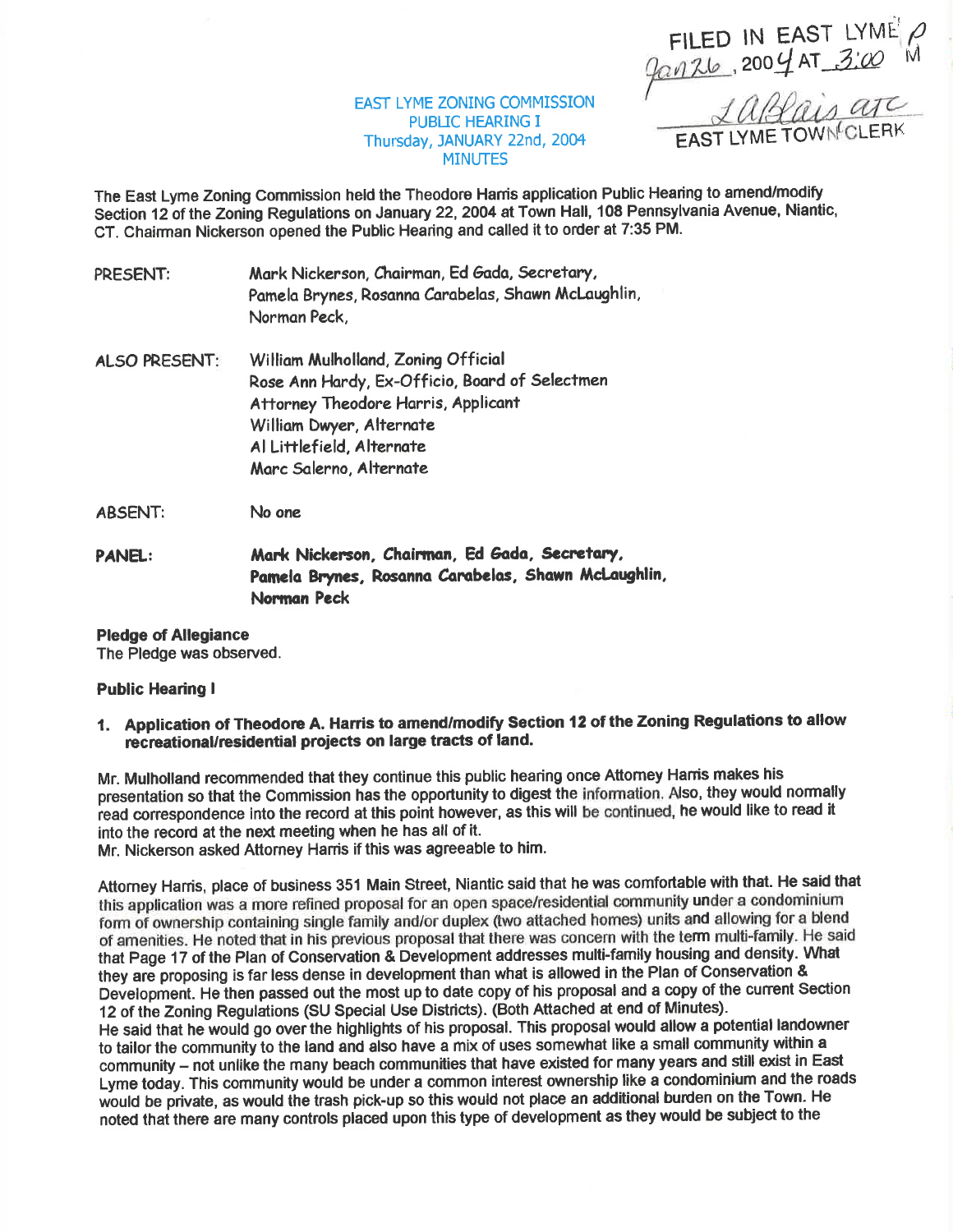standards in Section 25.5 - such as - a traffic study, complete plans, road design standards and architectural regulations. He said that he would provide a picture of modem duplex style homes at the next meeting, as they are not what many people may be thinking they are. They are two attached homes. No apartments would be allowed. This type of development would not be allowed on anything less than 200 acres and 4006 of that would be open space (80 acres). As it would be hard to think that this acreage would be available in anything other than an RU-40 or RU-80 zone, that would dictate the underlying zone and the density of development.

The genesis of the proposal is the public health code that states that if you exceed 5,000 gallons of sewage (approximately 32 bedrooms) then you have to go to the DEP for approval. This larger acreage would allow for smaller development areas to be built to remain within the 5,000-gallon limit.

Mr. Nickerson asked if this was something that the DEP and Health Department allow them to do. Attomey Hanis said yes, they allow you to spread the development out overthe area that you have. This also allows the project to be built in phases which is sometimes more desirable.

He continued that not less than 60% of the residential units would be age restricted (at least one person - 55 years or older) and said that he would come back with other suggestions on how to do this as he sensed that the Commission was looking for some other ideas. The development would have enough egress for regular traffic and emergency vehicles. Lastly, this type of development could not be built within the Coastal Zone.

Attomey Hanis summed up that this type of development would significantly reduce the unit density and would be a benefit to the community. lt allows for more flexibility of design without abusing the density. Also, there is not a great deal of property that would apply to this type of development, as there are not many 200-acre parcels. The size allows for a more unified development rather than a hodge-podge and the buffer and setback requirements make it such that they would not infringe on any neighbors.

Mr. Peck asked what the density calculation was based upon.

Attorney Harris replied the overall parcel acreage.

Mr. Mulholland asked if he was saying that they have 200 acres and if they take out the roads, wetlands, steep slopes and open space that the density would remain the same even with parts of the property non-buildable. Attorney Harris said that it is the same as a cluster subdivision that requires 30% open space only this requires at least 40% open space centered around the amenities.

Mr. Mulholland suggested that they think of if the 40% comes off the top or if they want it to be contiguous or not contiguous open space.

Attomey Hamis said that they have to have 40% open space and probably more if they develop it in parcels. Mr. Nickerson asked if the 40% open space was based on the calculation of the 200 acres and not just 120 acres.

Attorney Harris said that 15% is about what you would lose for roads. This is the same as the regular subdivision regulations but this cuts down on the impervious surfaces and allows for larger open space areas.

Mr. Mulholland said that if they maxed out the housing at 200 units that with the 60% age restricted that they would have approximately 120 units of senior housing. He added that he would like the road widths listed here so that they could see them.

Attomey Hanis said that they are the same as the requirement forthe SU-E and that he tried not to change things if they work such as they do with the SU-E regulations. He said that he would pick up the road widths from there and incorporate them here.

Mr. Nickerson asked if a Town Official signs off on the access/egress roads and if that would be the same for this type of development.

Mr. Mulholland said yes, the Fire Marshall would look at this as certain thresholds kick in under certain conditions and all of this would be subject to extensive and intensive staff reviews.

Attomey Hanis concuned and added that it is required that various staff levels review this.

Ms. Carabelas asked if sidewalks were considered.

Mr. Mulholland said that they are considered.

Attomey Hanis said that they specifically did not put them in, as they do not have one through-traffic area and the roads within the community could be walked on. They are trying to limit the paved areas. He cited as an example Pondcliff Condominiums where they have 96 units and 100 acres of land. The g6 units are built on 20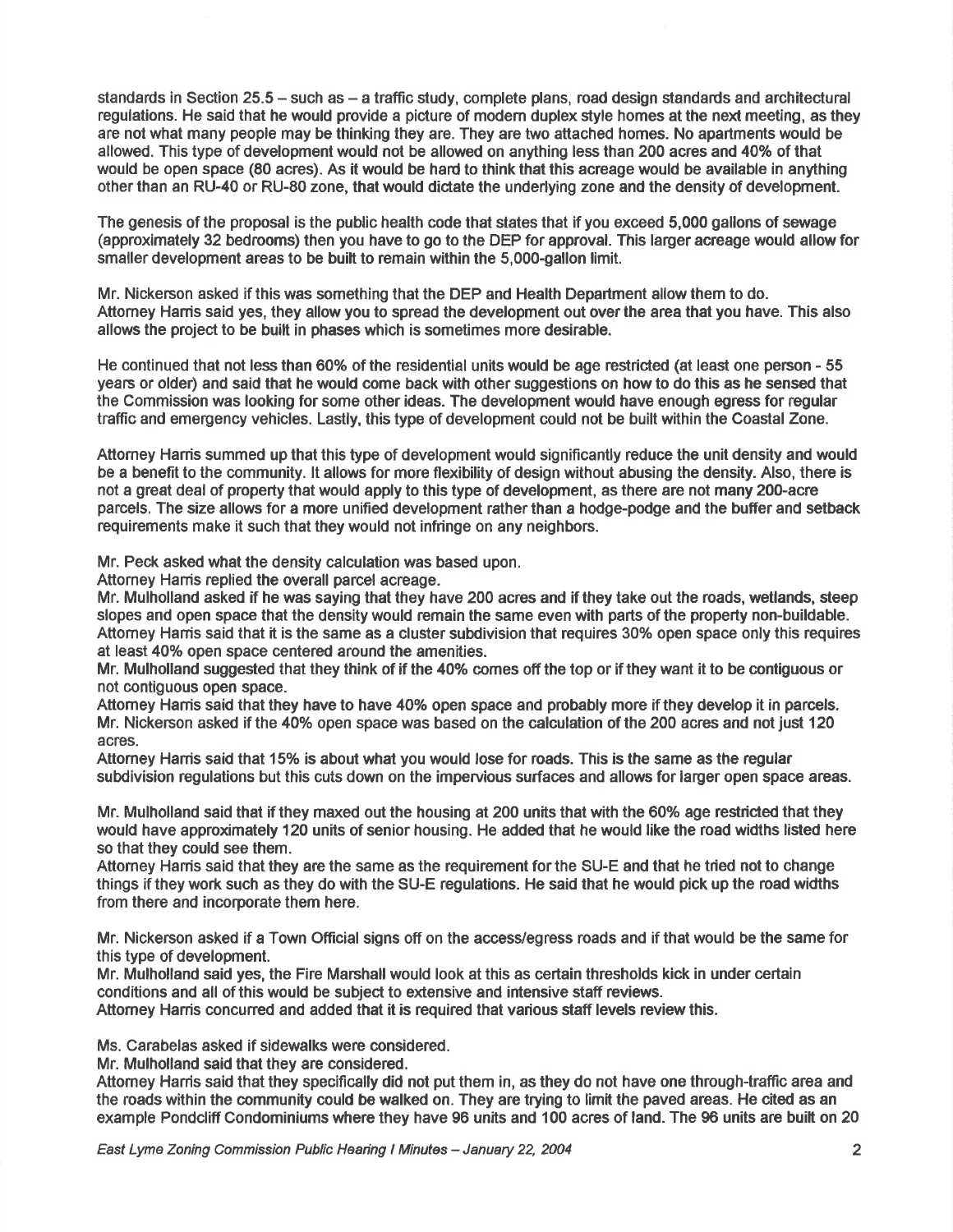acres and there is 80 acres of open space. Other than the sidewalks to the individual units, they do not have sidewalks along the streets there.

Ms. Carabelas said that those were all age-restrided and that what he is proposing could have children. Aftomey Hanis said that Pondcliff is not age-restricted and that they do have families and children there. Mr. Mulholland suggested that they might want to have some sidewalks as they would have families with children and they would not want them playing in the roads.

Attomey Hanis said that he would think about this and come back with something in terms of a provision or option to the Commission as there may be altematives there.

Mr. Mulholland acknowledged that a lot of people do preferthe country roads and no sidewalks so it is quite a subjective decision.

Ms. Brynes said that they had talked about commercial activity such as a golf course, clubhouse, restaurant or sports center that would bring traffic from the outside  $-$  this would suggest a different traffic flow and not just something that would involve the people who reside there. She questioned the country road set up forthis type of traffic generation.

Attomey Harris said that the Commission could dictate the road widths and acknowledged that there is wisdom in doing wider roads where necessary to accommodate the amenities.

Mr. Mulholland said that in item I. That is says that 'Such recreational activities may include...' – he suggested that the mav is changed to shall.

Attomey Hanis said that he had no problem with that and would address it.

Mr. Mulholland recommended that the Commission members read this over carefully and write down any questions that they might have fortheir next meeting. This would give them the time to referto the other sections and digest this information.

Mr. Nickerson asked if there is a way that this could be spun to have just hiking trails and homes. Mr. Mulholland said that this is taken care of with the mav being changed to shall. He also reminded the Commission that they are talking about 200 acres here, which is a very large tract of land.

Mr. Peck said that it is sometimes very hard to visualize something so large and asked if a schematic could be done forthe next meeting, perhaps the golf course plan built out.

Mr. Mulholland said that they do not have anything in the office as large and that it would be extremely difficult to just draw something up as he is asking for a full plan in two weeks.

Attomey Hanis said that he could bring conceptuals for examples of community design in this size as they have some in their office.

Mr. Nickerson called for anyone from the public who wished to speak in favor of this application  $-$ Hearing no one  $-$  He called for anyone who wished to speak against this application  $-$ Hearing no one  $-$  He called for anyone who wished to speak in general about this application  $-$ 

Bob Gadbois, 358 Boston Post Road, East Lyme said that he is not in favor or against this application. He said that Aftomey Hanis said that this type of development would place no burden on the Town in terms of road plowing and maintenance and trash removal. He asked what about the police, fire and schools that would be used and that burden. He suggested that even with the taxes that they would pay and the business aspect that it might not offset the burden to the Town.

Mr. Nickerson called for anyone else who wished to speak  $-$  Hearing no one  $-$ Mr. Nickerson adjourned this Public Hearing at 8:17 PM and continued it to February 5, 2004 at 7:30 PM.

Respectfully submitted,

Koren Zmifruk. Recording Secretary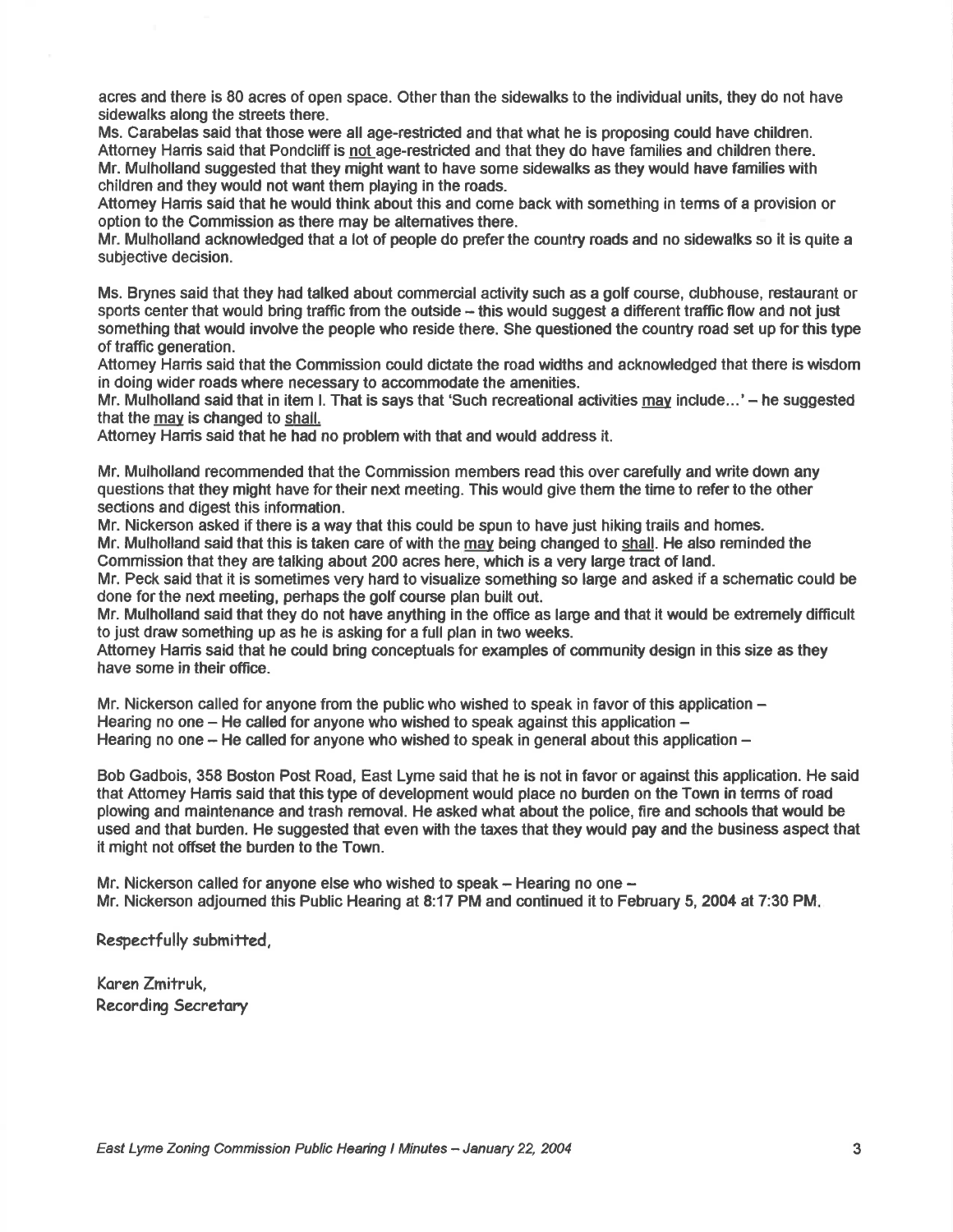

## PROPOSED ADDITION TO SECTION 12 OF THE ZONING REGULATIONS \* definition section V

Add new Section 1.43a: Open Space/Residential Community. A community developed Ι. under a condominium form of ownership which shall contain single family and/or duplex units centered around large areas of Open Space devoted to passive and/or active recreational activities. Such recreational activities may included picnic areas, swimming pools, golf courses, equestrian facilities, hiking trails, tennis courts, and other similar activities whether or not operated as a business for profit, together with such ancillary activities reasonable and appropriate to such recreational uses, such as restaurants, club houses, locker rooms and other similar *<u></u>*<sub>*ancillary* activities.</sub>

II. Add new Section 12.1.4 as follows, and renumber existing Section 12.1.4 to 12.1.5 . condo docs

Open Space/Recreation Residential Community, subject to the standards in Section 25.5

III. Section 25.5 Add new Section 25.5 as follows: Special pernit Open Space/Recreational Communities (SU)

 $CotroU$ .

1. All such facilities shall be located on a parcel or parcels of land totaling not less than two hundred (200) acres.  $\frac{des}{sue}$   $\frac{des}{sue}$ 

 $\rightarrow$ 2. Not less than forty (40) percent of the overall area thereof, shall be devoted to such open Not less lieur 80 acres open space space/recreational uses.

 $\sqrt{3}$ . Single family and/or duplex residential units, only, shall be allowed under a common interest form of ownership. w apts.

 $\blacktriangleleft$  4. Density: The average number of dwelling units per acre within the SU Zone shall not exceed that which would be allowable based upon the minimum lot size of the underlying zone.<br>Limited to 1 or 2 used / acre depending upon Zho KU B0

5. Grouping: The shortest distance between any two structures shall be not less than the height of the taller structure, with a minium of 24 feet. Courts shall be completely open on one side. Maximum heights of any building in the development shall be two stories, but such height shall not in any event exceed 30 feet. The Commission may waive the separation requirement if design of the proposed development is benefitted by closer spacing.

identical to other sur uses - in requirements. 100 feet in width adjacent to each property line of the parcel to be developed. All buffer areas shall be planted or preserved in a natural state in a mixture of evergreen and deciduous trees and shrubs and shall be maintained in proper order so as to protect adjacent properties and present a reasonably opaque, natural barrier to a height of ten feet. If, in the opinion of the Zoning Commission, the individual topographical and natural qualities of the site should suggest that this buffer region is not appropriate, the Commission reserves the right to alter the buffer requirements by vote of threefourths of all the members of the Commission. This buffer may not be increased to more than double

Attachment Zoning Comm. OHI, 1/22/04 3 pgs.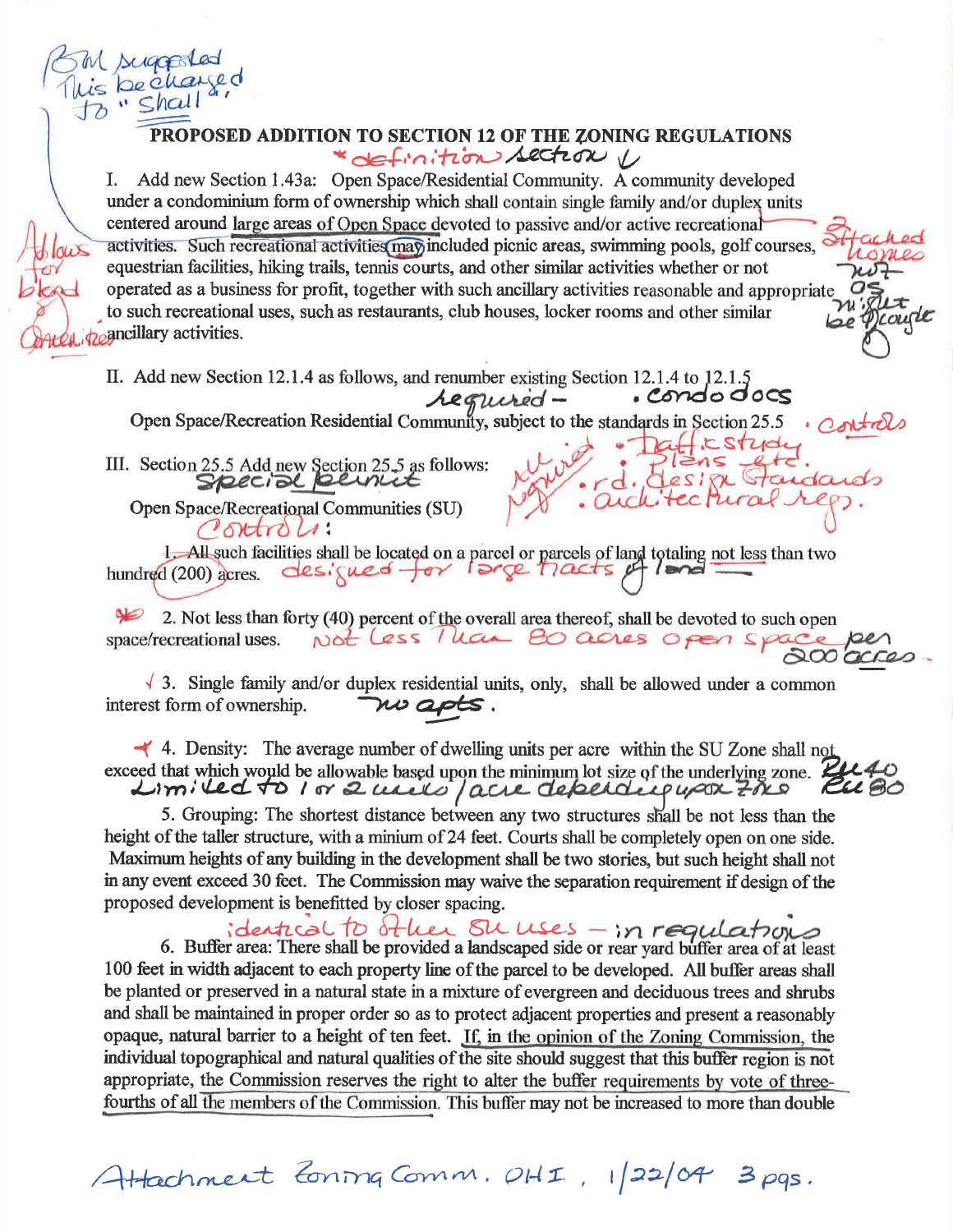nor decreased to less than half of the requirements herein.

7. Contiguous Parcels: The Commission may allow such community to be composed of individual parcels totaling not less than 200 acres developed, designed and built under a common plarl provided that all such parcels shall be contiguous and subject to rules and regulations common to all parcels. The Commission rnay reduce the frontage requirements of each individual parcel to not less than fifty (50) feet, provided that the combined frontage of all such parcels shall not be less than five hundred (500) feet. In addition, the Commission may waive the buffer and set back requirements as contained in Section 12 and Section 24, with respect to the boundaries between such<br>contiguous parcels. Generic of This is health place public health code

8. Use Restrictions: Not less than sixty (60) percent of the residential units (each portion of a duplex being a residential unit) shall be occupied by senior citizens, age fifty-five (55) or older as<br>follows:  $w$ . The suig

a. At least one person who is at least fifty-five (55) years of age or older. older.  $\overline{O}$ **bellez**  $\overline{O}$ 

b. Occupant pursuant to (a) who survives; and

c. Occupant pursuant to (a) above who is co-occupant has ended into a long term continuing care facility.

d. In  $(b)$  and  $(c)$  above remaining occupants remarries or co-habitates must meet all occupant requirements.

e. For the purpose of such calculation, age restricted units contained on the same parcel as part of an SIIE Zone shall be included.

9. Access Streets and Sidewalks: The placement, size, arrangement and use of access routes  $\mathcal{L}$ to public or private streets shall be adequate to serve residents and provide no hindrance to the safety of existing or proposed streets. Pedestrian walkways with atl weather surfacing may be required where the density of population makes such advisable for convenience and safety. Where it is anticipated that children will be waiting for a school bus in or near a public highway, sufficient area shall be reserved and/or shelter provided. In developments in excess of fifty (50) units, at least two points of access shall be provided to a public highway, provided however that in the event topography or location of frontage of the property makes such impractible or impossible, the Commission may waive the requirement of two entrances upon the showing that one entrance is sufficient to maintain the pubic health and safety of the residents, including consideration of emergency access.

10. Utilities: No such development shall be approved unless the Commission is given clear satisfactory evidence of the means of providing water supply, has public sewer, or is suitable for approval by the Department of Health and/or Department of Environmental Protection for on-site septic systems. This provision shall not require a permit from such agencies prior to such approval; but only sufficient evidence that the site is capable of supporting such approval.

fecilitate<br>Toffic<br>"Flow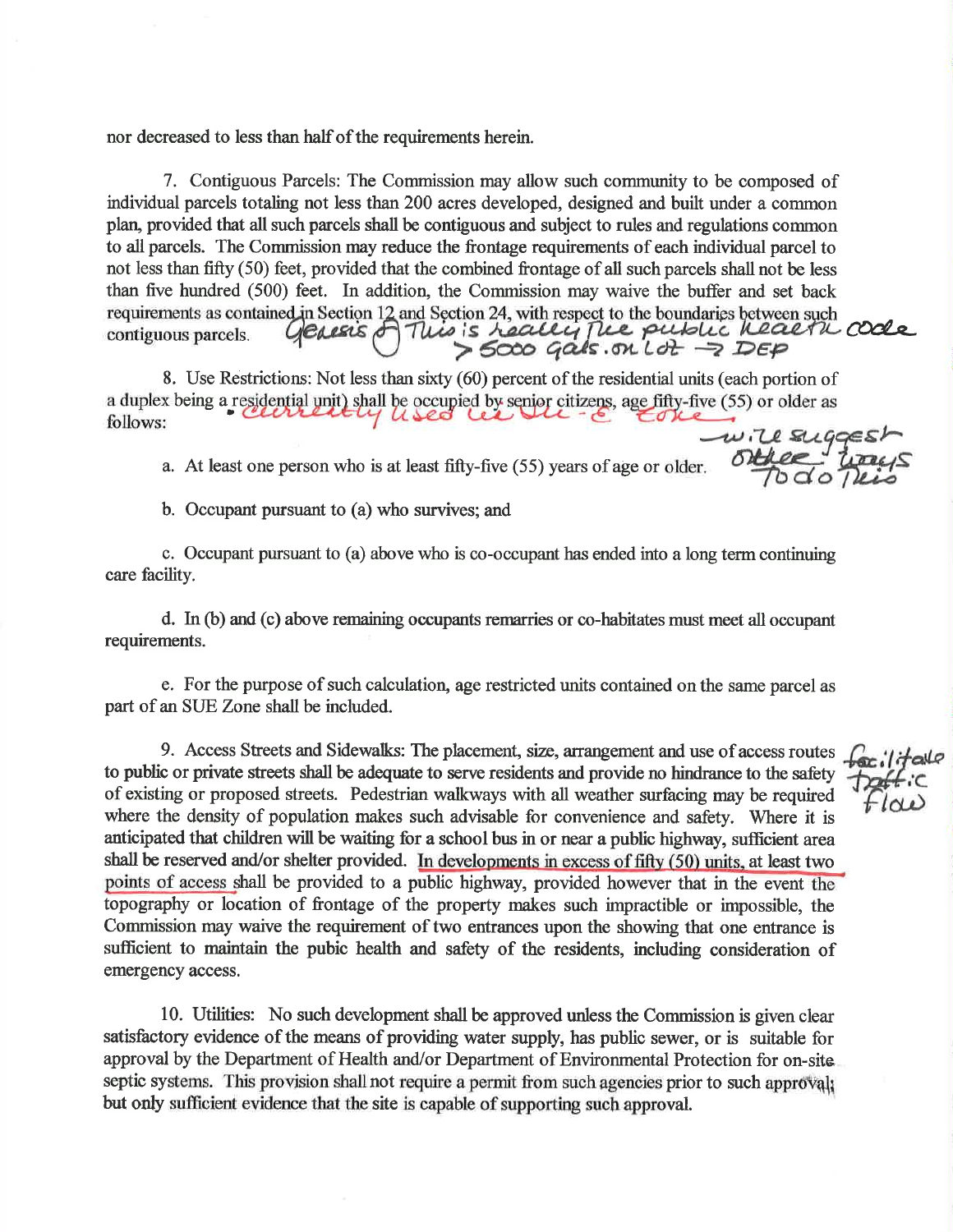#### SECTION 12 SU SPECIAL USE DISTRICTS

li

General Description and Purpose - A district designed to accommodate highly specialized uses on large tracts of land in appropriate locations to be determined by the Commission.

12.I SPECIAL PERMIT USES - Any one of the following uses of buildings and/or land may be permitted when approved for a Special Permit by the Zoning Commission subject to the Special Permit requirements of Section<br>25. Any change from one use to another shall require a separate application for Special Permit.

I2.I.I Any scientific, research or testing laboratory which is not dangerous by reason of fire or explosion nor injurious or detrimental to the neighborhood by reason of dust, odor, fumes, wastes, explosion nor injurious or detrimental to the neighborhood by reason of dust, odor, fumes, wastes,<br>smoke, glare, noise, vibration or other noxious or objectionable feature as measured at the nearest<br>property line.

12.I.IA Commercial recreation complex, or resort area, including restaurants, dance halls, bowling alleys, theatres, billiard and pool parlors, picnic area, swimming pools, motels, hotels, tourist cabin establishments, and similar places of public recreation and accommodation operated as a business.

12.1.2 Executive or administrative office buildings.

12.1.3 Multi-family dwettings, including:

lndividual dwelling units under a single common land ownership.

Apartments with dwelling units combined in a single structure or structures under single common ownership.

Condominiums consisting of apartments with dwelling units combined in a single structure or structures.

Parking, recreation and accessory structures limited to the use of the residents of the units permitted above.

12-l'4 Any accessory use customarily incidental to the above permitted uses.

#### **I2.2 DIMENSIONAL REQUIREMENTS**

12.2.1 LOT SIZE - Within the SU Special Use District no lot shall be less than 20 acres in area, except that a lot used for non-profit elderly housing may be less than 20 acres but not less than 10 acres in area.<br>I2.2.2 FRONTAGE - Each lot and/or land area shall have not less than 500 feet frontage.

I2.2.3 SETBACKS - No new building or structure shall be placed less than I50 feet from the street line or I00 feet from any other property line.

12.2.4 COVERAGE - The total area of all buildings and structures on a lot shall not exceed ten percent of the lot area.

12.2.5 HEIGHT - No building or structure shall exceed 30 feet in height.

12.2.6 OFF-STREET PARKING AND LOADING SPACE - Off-street parking and loading space shall be provided in accordance with the provisions of Section 22 of these regulations.

12.2.7 BUFFER STRIP - A suitably landscaped buffer strip not less than 50 feet wide, shall be provided along the property line where any SU Special Use District abuts any Rural or Residence District within the Town or any

### 12.3 GENERAL PROVISIONS

I2.3.I The Zoning Commission shall consider for designation as a Special Use District, only parcels<br>of 20 acres or larger, except that when an application for designation of a parcel as SU is Commission may consider parcels consisting of less than 20 acres but not less than 10 acres. accompanied by an application for a Special Permit to construct non-profit elderly housing, the<br>Commission may consider parcels consisting of less than 20 acres but not less than 10 acres.

12.3.2 An application for rezoning shall be accompanied by an application for a Special Permit in accordance with the requirements of Section 25. These shall be referred to the Planning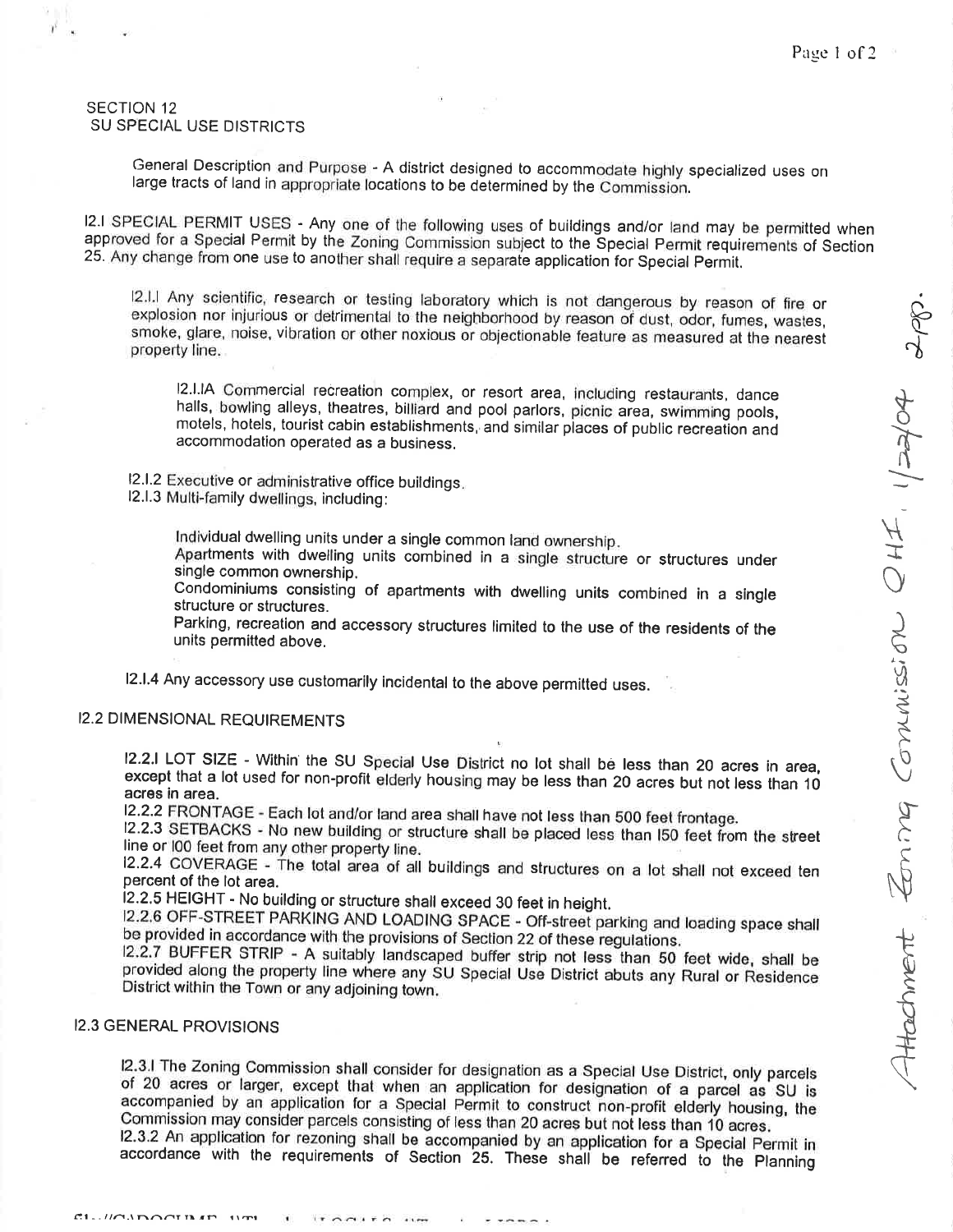Commission for consistency with the Town Plan of Development. The Planning Commission shall have 35 days to report its recommendations to the Zoning Commission.

For Multi-family development, the following plans and information shall be included in addition to the information required to be submitted under Section 2S:

(a) All principal structures and streets within 50 feet of the boundaries of the proposed development;

(b) Rendering to show the appearance of representative structures within the development, the number and size of units and the number and size of rooms per unit, and the specific exterior materials to be used.

(c) Copies of covenants and restrictions to be recorded in the land records of the Town before the Certificate of Occupancy is issued to assure the development and maintenance of the property in accordance with the complete deveiopment plan.

(d) Such other information as the Commission may reasonably request to carry out the high standards of development contemplated by this section.

12.3.3 All applications for development in the Special Use District shall include a traffic studywhich provides:

(a) A description of the traffic circulation network within one mile of the site; existing and proposed intersections; proposed site access; roadway widths and rights-of-way; traffic signals and other control devices; existing and proposed public transportation services and facilities.

(b) A description of existing traffic conditions based on three. twenty-four hour weekday counts taken during the period from July I to September I on all roadways providing access to the site. Average daily traffic and average peak hour volumes shall be based on these counts.

(c) Traffic projections for the proposed development prepared according to the data and procedures contained in the Institute of Traffic Engineers "Trip Generation Manual", indicating total average weekday and peak hour trips allocated to proposed phases and uses.

(d) Analysis of projected traffic impacts from the development together with projected impacts of other developments approved for construction and utilizing the same elements of the traffic circulation network.

(e) Recommended traffic circulation network improvements and traffic control devices required to maintain traffic operation at the level of service existing prior to the development.

12-3.4 Any separate lot, hereinafter created from any part of a Special Use District, shall conform in all aspects to requirements of this section.

12.3.5 lf, in an area rezoned to the SU District, work does not commence and is not diligently prosecuted within twelve months of the date of approval of a Special Permit, said Special Permit shall expire. The Zoning Commi As used in this subparagraph, the term "Work" shall be construed to mean at a minimum the substantial moving of earth or the construction or partial construction of permanent buildings or permanent structures.

l2'3.6 The Commission may approve a development plan to be completed in stages. The minimum amount of land to be included within any single stage of development shall be five acres. The Commission may grant a Special Permit limited to each such stage of development. Each stage shall be capable of independent existence without the completion of succeeding stages. Buffer requirements shall not apply to the common line between stages of development.

12.3.7 The Commission shall hold a Public Hearing on an application for a rezoning as a Special Use District and Special Permit Approval.

SECTION 12A